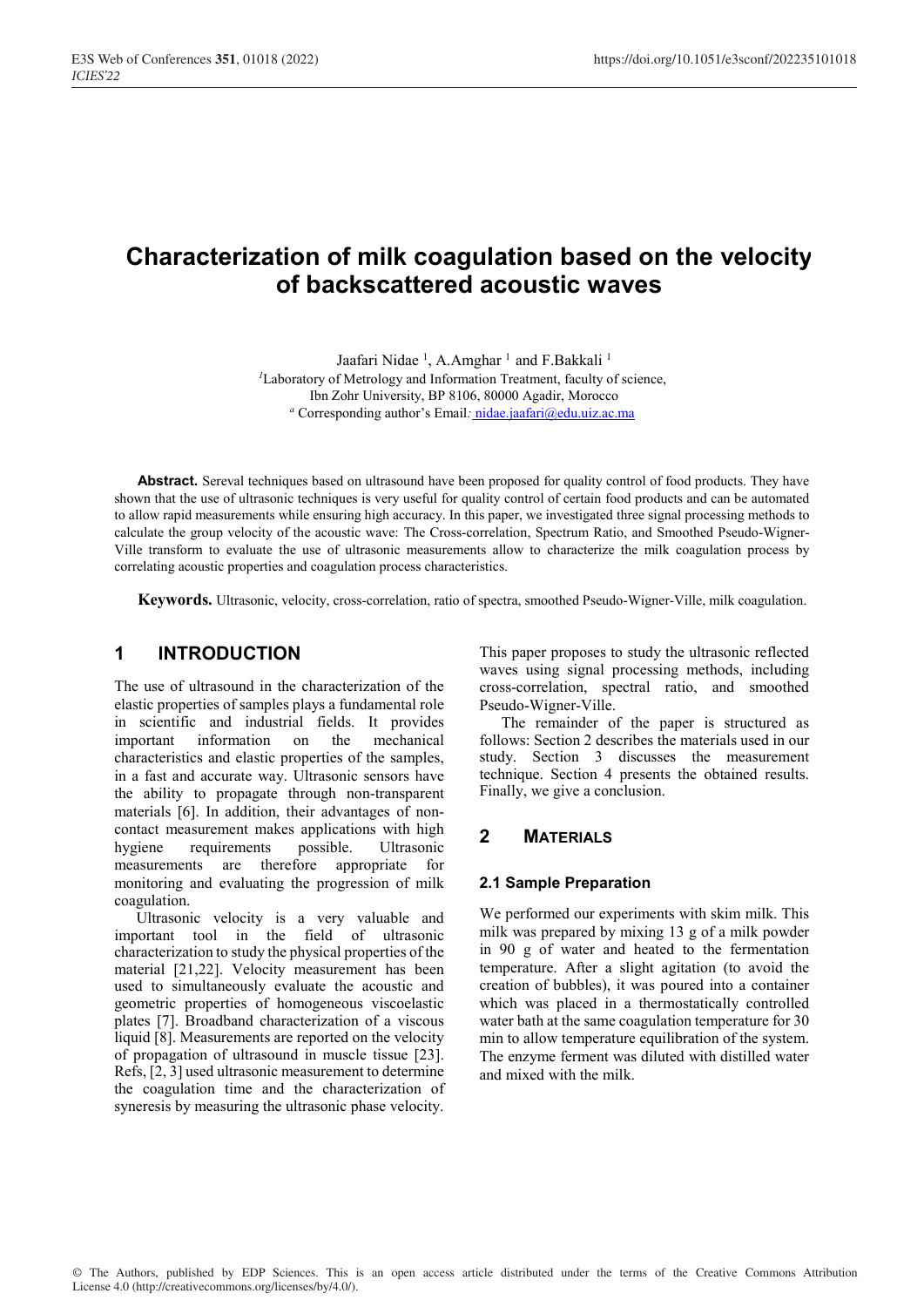The mixture is stirred for 30 s to homogenize it. The enzymatic ferment used is called " Caille-lait universel 0,22 g/l ", is sold in pharmacies which is a product of the company COOPER Morocco.. In this work, we chose to work under the standard temperature 37°C and standard rennet recommended by the supplier.

### **2.2 Ultrasonic system**

The configuration in which we used is represented on figure 1. The measurement system operates in transmit-receive mode: Only the transmitter transducer (5 MHz, 0.5 crystal diameter, model A309S-SU, Panametric, Olympus) immersed in water is used as a receiver. The transducer is connected to a pulse generator (DPR300- Pulser/Receiver, JSR Ultrasonics instrument) in a transceiver configuration. The backscattered signal on the interfaces is routed to a digital oscilloscope. (VirtualBench, National Instruments) which integrates perfectly with the LabVIEW platform.

The coagulating milk is enclosed in a Plexiglass container with parallel sides. We are interested in a longitudinal plane wave at normal incidence. This longitudinal wave is reflected and refracted between the different interfaces. All the reflections involved are taken into account providing echoes noted  $E_n$ .

This wave is reflected on the first plate of the container generating three reflected waves (E1 to E3) and a longitudinal wave transmitted in the milk through plate 1, which is itself reflected on the second plate also generating three reflected waves (E4 to E6), and returns to the same transducer used as a receiver.

Figure 3 shows an example of the experimental backscatter signal of the milk during the coagulation process. The data are then processed to follow the evolution of the milk velocity.

### **3 MEASUREMENT TECHNIQUE**

#### **3.1 Cross Correlation**

One of the most reliable techniques to measure the ultrasound velocity is to calculate the propagation time between the two signals, comparing them globally to limit small dispersion effects [7].

Here, a single transducer is used in a transceiver configuration and we consider only the two echoes E2 and E4. As shown in figures 2 and 3, which are reflected respectively at the interfaces: plexiglass/milk at an instant t1 and milk/plexiglass at an instant t2

The time lag  $\Delta t$  is the delay between the arrival of the echo E2 and the echo E4 in a return path received at distance 2d= 2cm.

$$
\Delta t = t_4 - t_2 \tag{1}
$$



Fig 1. Experimental device for reflection measurement, by immersion in water.  $Si(t)$ : incident signal,  $S<sub>r</sub>(t)$ : reflected signal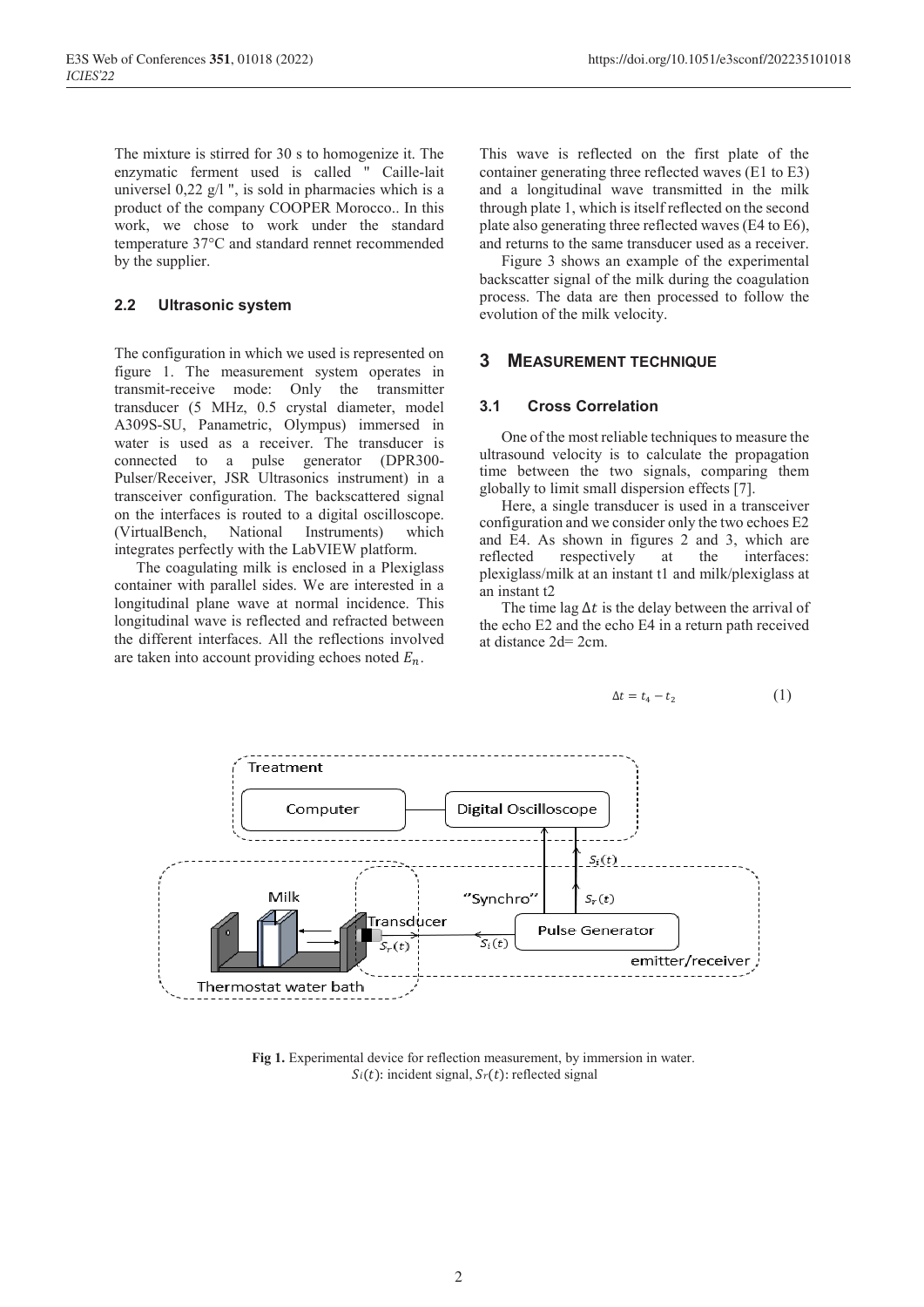

**Fig 2.** Illustration of different echoes reflected



**Fig 3.** Experimental backscattered signal from the coagulating milk

In the case of a pure delay between the two echoes such that  $E4(t) = E2(t - \Delta t)$ , the cross-correlation function  $r_{E2E4}$  can be written as:

$$
r_{E2E4}(t) = \int_{-\infty}^{+\infty} E2(\tau)E4(\tau + t - \Delta t)d\tau \qquad (2)
$$

This function  $r_{E2E4}$  being symmetrical and maximal for a time t equal to zero. The maximum of  $r_{E2E4}$  is then reached for at time t equal to  $\Delta t$ .

During coagulation, the locations of the echoes with respect to time (x-axis) change and this is due to the change in the nature of the medium [5]. The abscissa corresponding to the peak of the maximum value of the function is the time of flight [12]. We calculated the cross-correlation function between E2 and E4 to derive the time of flight. Then, the velocity in the medium which corresponds to the ratio between the distance covered 2d by the pulse and the time of flight ∆t:

$$
V = \frac{2d}{\Delta t} \tag{3}
$$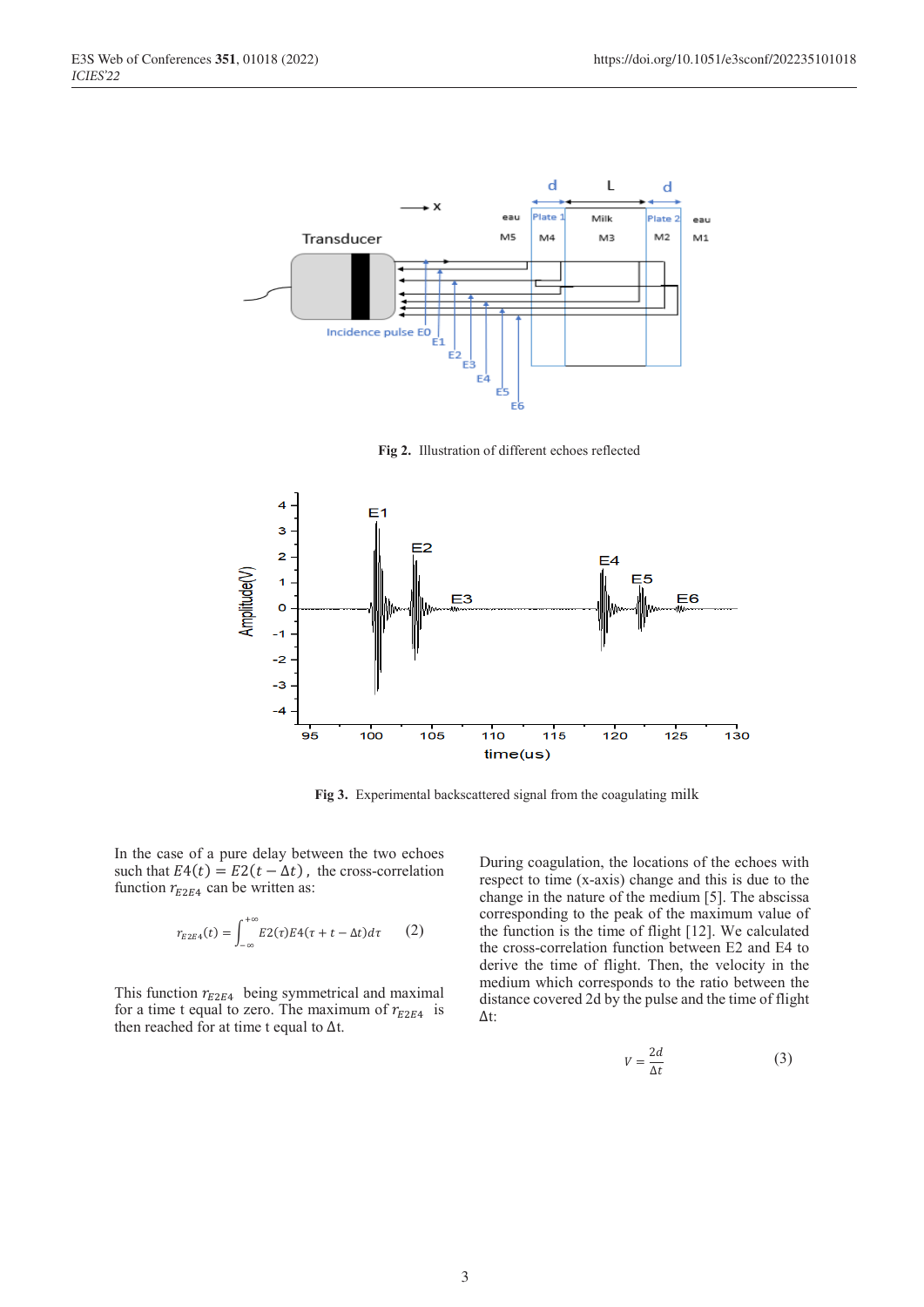

**Fig 4.** Cross-correlation function between echoes E2 and E4

The measured time resolution in the case of crosscorrelation method is not sufficient for a precise measurement, because it allows to estimate the velocity only on a frequency band and therefore does not give access to the dispersion. The velocity calculated in this way corresponds to the velocity for a frequency near to the center frequency of the signal.

#### **3.2 Ratio of spectra**

Another technique for measuring the velocity is to compare the phase spectra of the E2 and E4 echoes to deduce the value of the phase velocity as a function of frequency. The Fourier transform of E2 and E4 is written, respectively as:

$$
TF(E2) = A^*T_{54}R_{43}T_{54}e^{(-\alpha_{pg}(\omega)2d)}e^{-i\omega(\frac{1}{V_{pg}}2d+\phi_0)}
$$
 (4)

$$
TF(E4) = A^*T_{54}T_{53}R_{32}T_{34}T_{45}e^{(-\alpha_{pg}(\omega)2d)}
$$
(5)

 $e^{(-\alpha_{Milk}(\omega)2L)}e^{-i\omega(\frac{1}{Vpg}2d+\frac{1}{V_{Milk}}2L+\phi_0)}$ 

where  $T_{ij}$  and  $R_{ij}$  are respectively the transmission coefficient and of reflection at the interface between the medium noted Mi and the medium noted Mj,  $\alpha_{pq}$ ,and  $\alpha_{Milk}$  are respectively the attenuation in the Plexiglas plate the attenuation in the milk.  $V_{pq}$  and  $V_{Milk}$  are respectively the longitudinal velocity in Plexiglas and the phase velocity in milk, and  $\phi_0$  is the phase of the incident wave.

The argument of the ratio of the complex spectra corresponds to the phase difference between the echoes E4 and E2, as:

$$
Arg\left(\frac{\text{TF}(E4)}{\text{TF}(E2)}\right) = -\frac{4\omega L}{V_{Milk}}\tag{6}
$$

The argument of a complex number is evaluated numerically by the Arctangent function which gives a discontinuous phase change, the result necessarily being between  $-π$  and  $π$ . However, it is necessary to eliminate phase jumps by addition or subtraction of  $2\pi$  each time a discontinuity is detected, performed by the phase unwrapping method. A continuous phase spectrum is obtained which can be approximated by the equation of a line, to obtain the phase velocity.

$$
\rho = a_0 f + 2\pi m
$$

Where  $m$  is an integer. This line passes through at the origin  $f = 0$  and its slope is equal term  $a_0 f$ , which is purely linear with respect to frequency, corresponds to an overall delay between the two signals that is independent of frequency. We then calculate by linear regression the value of  $2 \pi m$ , which we subtract from the total phase so that the final phase is zero at the frequency origin [20,24,7]. (7)

$$
\rho - 2\pi m = -\frac{4\omega L}{V_{Milk}}
$$

The velocity  $V_{Milk}$  is written as:

$$
V_{Milk} = -\frac{4\omega L}{\rho - 2\pi m} \tag{9}
$$

As shown in equation (9), the phase velocity of the sample is obtained by calculating the phase difference between the E4 echo and the E2 echo.

The ratio of the continuous phase spectrum is shown in figure 6a. The phase velocity as a function of frequency calculated from broadband pulses between 3MHz and 7MHz for milk is represented in figure 6b. The spectral method allows us to find the dispersion properties of the ultrasound velocity as a function of frequency [18,19]. Which can be seen in figure 6a, the small dispersion of the phase velocity with the frequency, is visible. Only the velocity relative to the center frequency is used to follow the evolution of milk during coagulation.

The frequency domain, obtained with the Fourier transform [13,14] allows us to know the different frequencies present in a signal, but it does not allow us to know at which instants these frequencies were emitted. So, it does not allow to know the temporal evolution of the frequency content of the signal. To overcome this limitation, we propose to use Timefrequency representation.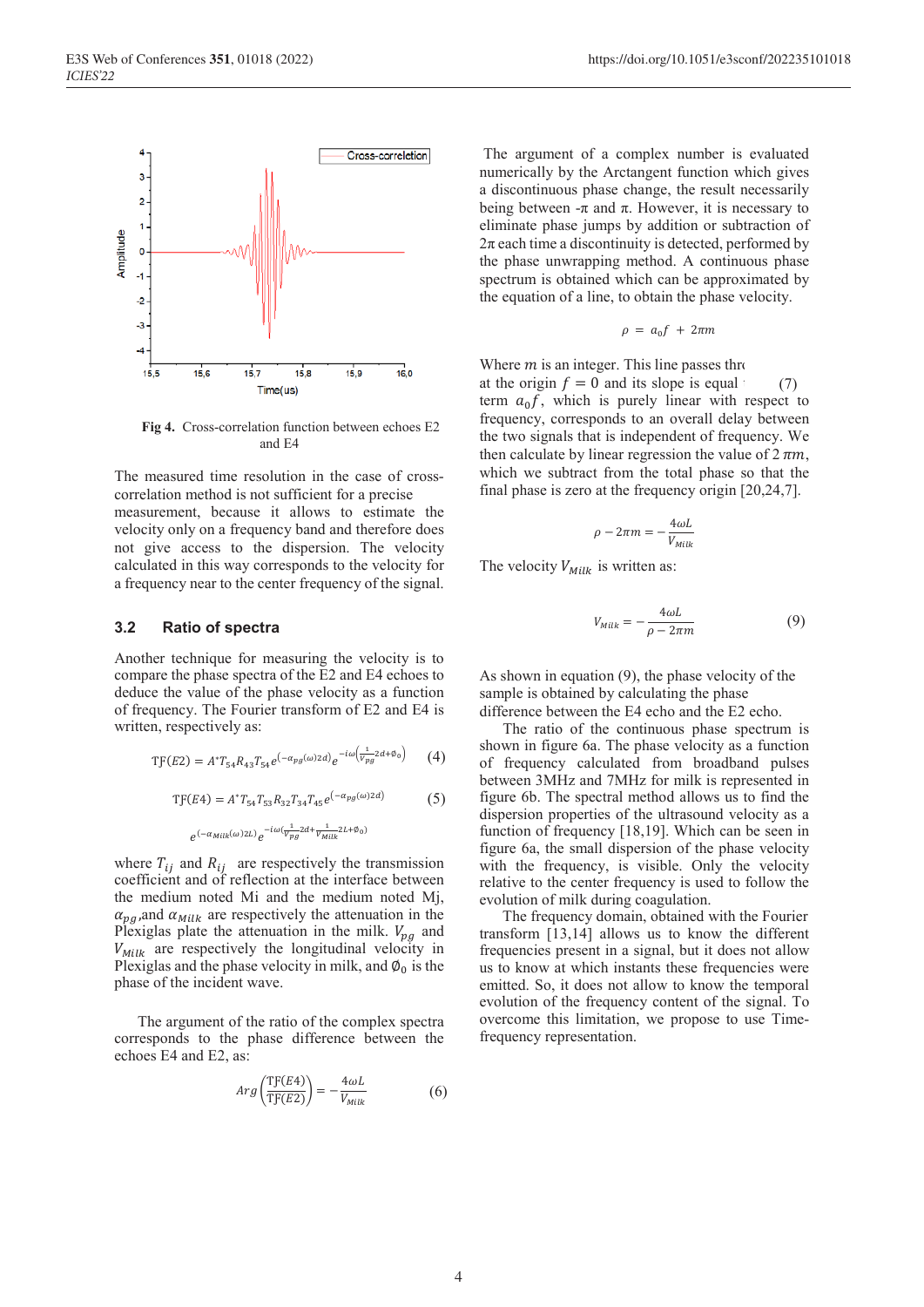**(a)**



**Fig 6.** (a) Phase spectrum after unwrapping, (b) phase velocity in milk

#### **3.3 Time-frequency analysis**

The time-frequency representation allows to have the energy distribution of the information of the different components of a signal at given times. This distribution preserves the temporal and frequency supports of a signal and thus allows a precise localization in time and frequency.

#### *3.3.1 The Smoothed Pseudo Wigner-Ville transform*

The SPWV transform is a variant of the classical Wigner-Ville transform. It is proposed to minimize the interference terms between the internal components of the signal [11,25]. It uses two smoothing, temporal  $g(t)$  provided by the smoothing

function, in order to reduce the undesirable effects of the cross terms and frequency h(t) by the sliding window as a function of frequencies, which aim to suppress the leakage effects [4, 26].

This distribution is expressed as follows [11]:

$$
SPWV(t,f) = \int_{-\infty}^{+\infty} \int_{-\infty}^{+\infty} \left| h\left(\frac{\tau}{2}\right) \right|^2 \tag{10}
$$

$$
\left[ g(t-\mu)x(\mu+\frac{\tau}{2})x^* \left( \mu-\frac{\tau}{2} \right) d\mu \right] exp^{-i2\pi f\tau} d\tau
$$

The two quantities  $g(t)$  and  $h(t)$  can be set independently.

#### *3.3.2 Time-frequency image*

In the time-frequency image in Figure 7, we observe that the temporal echo terms (E2 and E4) are well localized. In what follows, we look for the temporal positions of the maximums at the center frequency of the transducer that represent the positions of the echoes. The celerity in the medium is the ratio of the distance traveled by the pulse in a round trip, and the time of flight which is the time of shift between echoes.



**Fig 7.** Time-frequency representation of the backscattered echoes E2 and E4.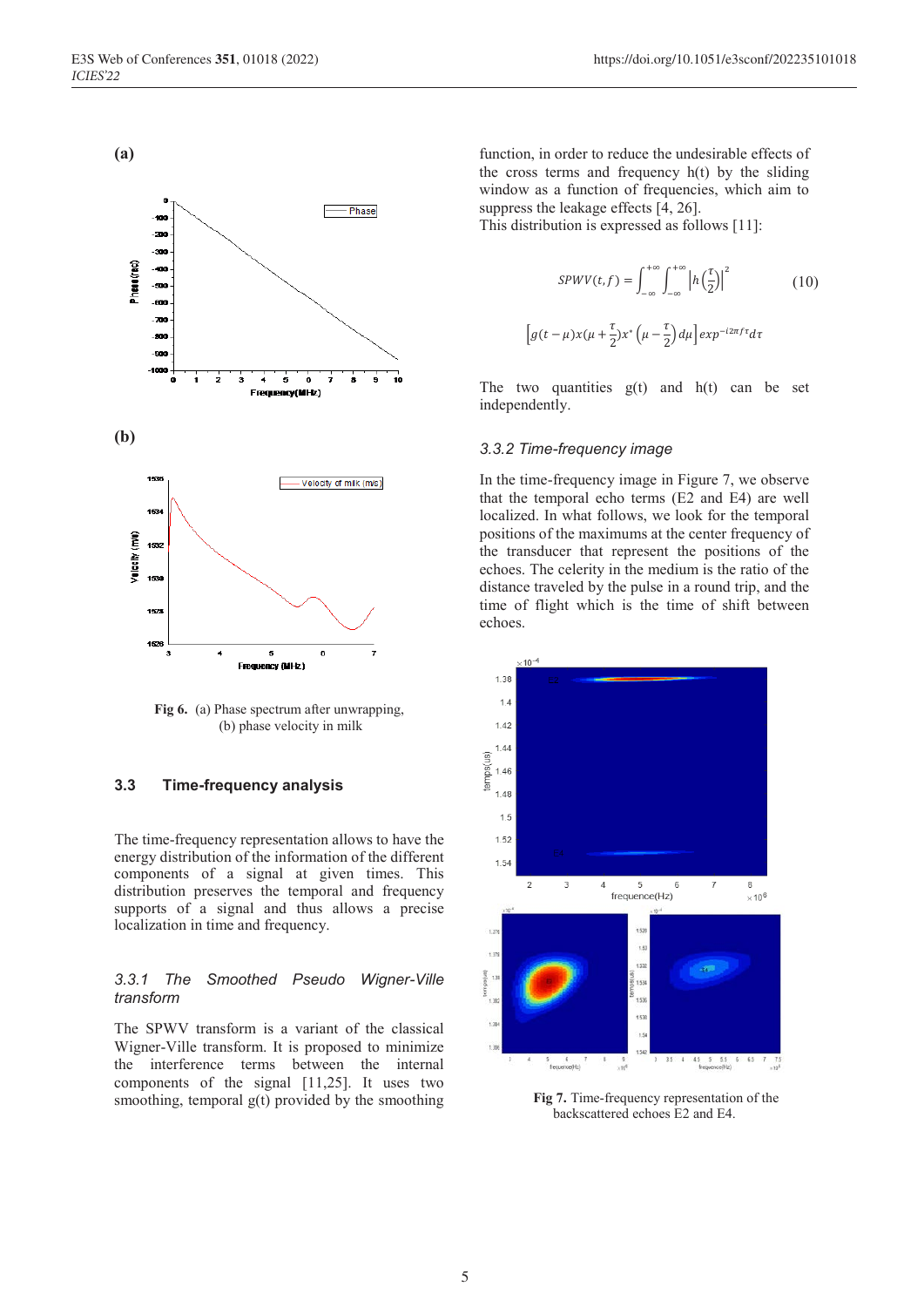#### **4 RESULTS AND DISCUSSIONS**

### **4.1 Experimental results**

During the first 100 minutes of coagulation in the standard conditions of temperature and rennet, we have recorded the backscattered signals. It then. we determine the velocity in the milk at each moment, by the methods of Cross-correlation, ratio of spectra and the time-frequency method described above. Apparent velocity data obtained during coagulation are shown in figure 8.

Ultrasonic evaluation allows a quick and inexpensive determination of the milk state during the coagulation, thus meeting the requirements of today's dairy producers [10]. he evolution of the velocity during coagulation under standard conditions as a function of time (Figure 8) shows a steady increase. This is due to the nature of the coagulation process. [15]. However, the rate of change of velocity appears to have two main phases. In the first, there is a rapid increase in velocity after the addition of rennet (which may involve the enzymatic phase). followed by a slow change in velocity in the second phase which illustrates the physicochemical and aggregation phase [2]. Therefore, the transition point between these two phases has been designated as the clotting time [1].





**Fig 8.** Evolution of the milk velocity obtained by: (a) Cross-Correlation, (b) ratio of spectra, (c) Time frequency

#### **4.2 Discussions**

We can notice at first that the evolution of the velocity during the coagulation is almost the same in the three methods of calculation used.

Comparing the results of the calculation with the temporal, spectral and time-frequency methods. The velocity values in a certain time are presented in (table 1). The velocity values obtained at a given instant by the three methods of calculation are very close, especially those found by the cross-correlation method and the spectral ratio. The velocity values obtained by time-frequency were slightly lower than the values found by ratio of spectra and crosscorrelation.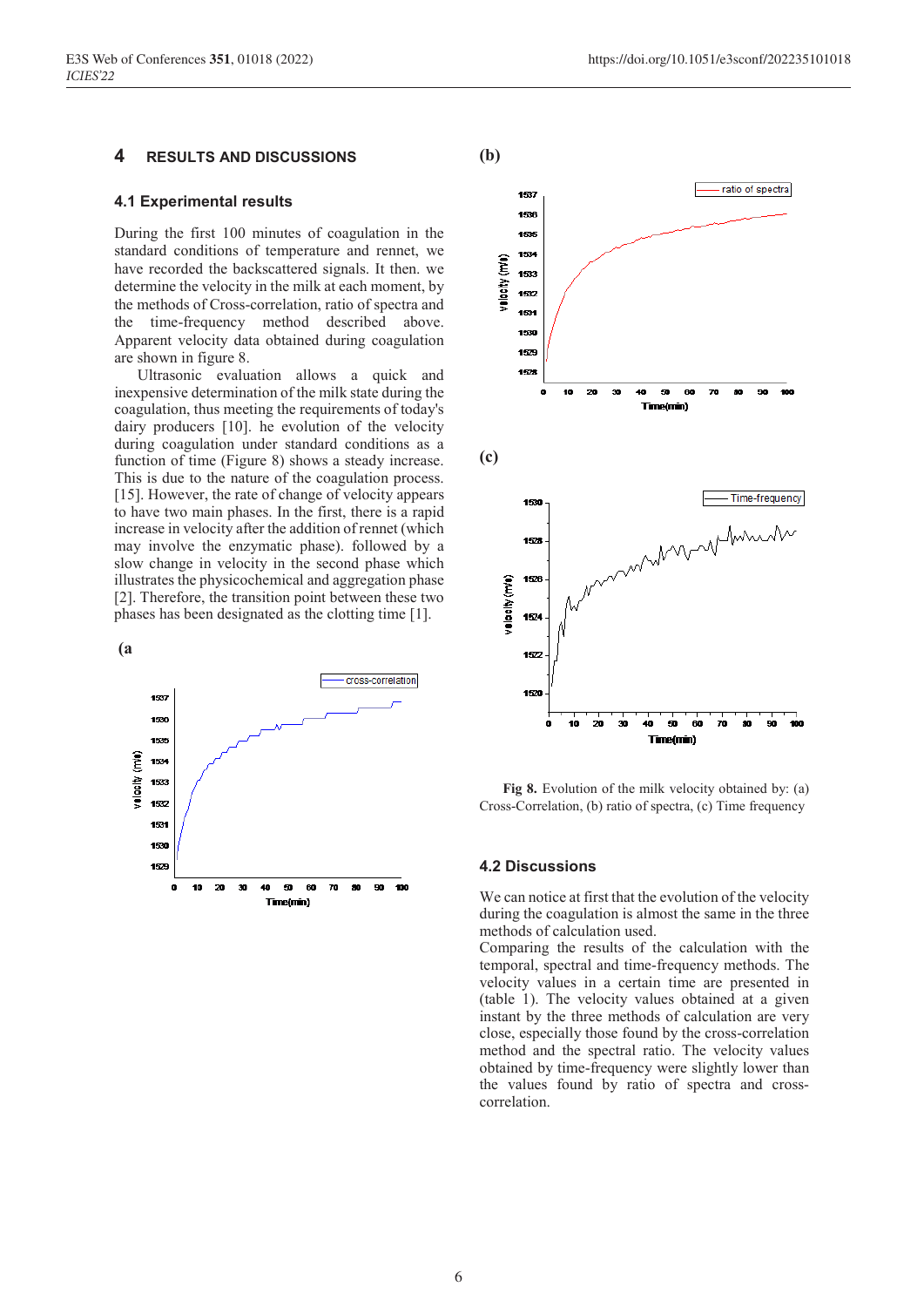| Time(min)        | $t=0$   | $t=20$  | $t=40$  | $t=60$  | $t=80$  | $t=100$ |
|------------------|---------|---------|---------|---------|---------|---------|
| Velocity $(m/s)$ |         |         |         |         |         |         |
| Cross-           | 1529,37 | 1534,18 | 1535,51 | 1536,05 | 1536,32 | 1536,86 |
| correlation      |         |         |         |         |         |         |
| Ratio of         | 1528,58 | 1533,64 | 1534,86 | 1535,32 | 1535,77 | 1536,1  |
| spectra          |         |         |         |         |         |         |
| Time-            | 1520,39 | 1525,93 | 1526,99 | 1527,52 | 1528,31 | 1528,58 |
| frequency        |         |         |         |         |         |         |

**Table 1.** Values of the ultrasound velocity during coagulation by the three methods at different times.

The maximum relative difference between the results of the temporal and spectral methods is 0.79 m/s. The maximum gap between the spectral and timefrequency methods is 8.19 m/s.

Certainly, that temporal analysis is quick and easy to implement, but it does not give access to the dispersion of the signal. Spectral analysis is one of the most important tools available for signal processing, yet it is limited in the case of non-stationary signals [17], that is to say signals whose spectral characteristics evolve over time with other terms. With TF, we lose all information related to time [16]. It is therefore essential to implement specific tools to describe a temporal evolution of frequency characteristics.

The choice of a calculation method depends on the structure to be examined and the conditions under which the test will be performed.

# **5 CONCLUSION**

In this article, we have used three representations of the backscattered from the coagulating milk signal: temporal representation, frequency and timefrequency. In general, the time domain is the first and most natural way to represent an acoustic signal. The frequency domain, obtained by the Fourier transform. The time-frequency image of the backscattered signal is a combination of the frequency content of a given signal in the time domain. In order to use each representation with the appropriate velocity calculation method, the principle of velocity measurement based on the methods of crosscorrelation, spectrum ratio and Smoothed Pseudo Wigner-Ville transform is proposed, and its experimental analysis is performed during milk coagulation using the non-contact ultrasonic method.

## **References**

- 1. AY, Chyung et GUNASEKARAN, S. *Ultr ason ic att en uat ion m easur em en t s for est im at in g m ilk coagulation time.* Transactions of the ASAE, (1994), vol. **37**
- 2. BAKKALI, F. M OUDDEN, A. FAIZ, B. et al. *Ultr ason ic m easur em en t of m ilk coagulation tim e*. M easur em en t Science and Technology, 2001, vol. **12**.
- 3. TAIFI, N., BAKKALI, F., FAIZ, B., et al. *Ch ar acter izat ion of th e syn er esis an d th e fir m n ess of th e m ilk gel usin g an ultr ason ic techn ique*. M easur em en t Scien ce an d Technology , 2005, vol. **17**.
- 4. DARIOUCHY, Abd elilah , AASSIF, El Houcein, DECULTOT, Dominique, et al. Acou stic *char acter ization and pr ediction of th e cut-off d im en sion less fr equ en cy of an elastic t ube by n eur al n etwor ks*. IEEE transactions on ultrasonics.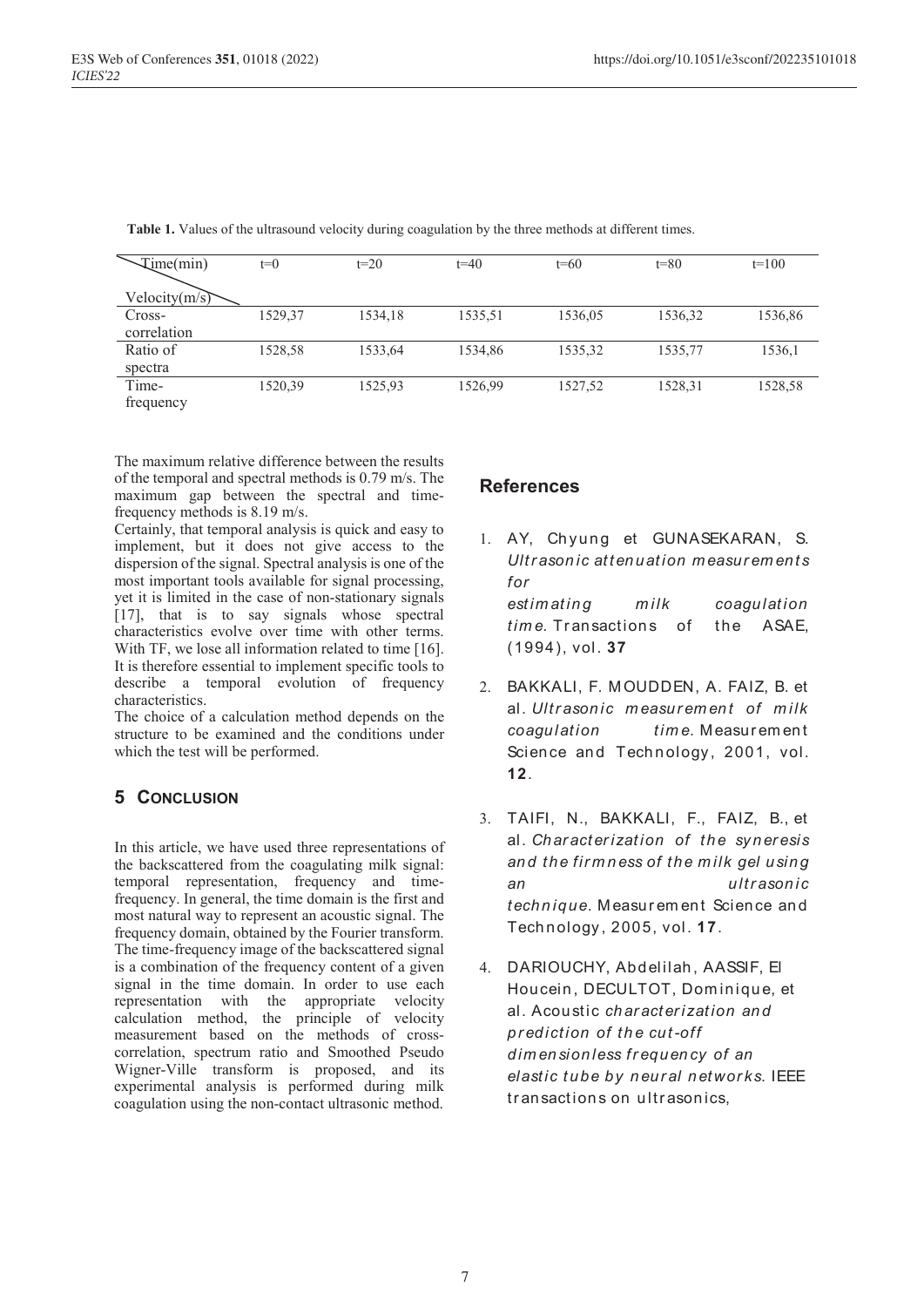fer roelectrics, and frequency control, (2007), vol. **54**.

- 5. IZBAIM, Driss, FAIZ, Bouazza, M OUDDEN, Ali, et al. *Con tr ôle ultrasonore du processus de la fer m entation du yaour t*. In : 10èm e Congrès Français d'Acoustique. (2010).
- 6. M en g, Rui Fen g, et al. *On -line m* onitoring of yogurt fermentation *usin g acou stic im p ed an ce method* Applied Mechanics and Materials. Vol. **101**. Trans Tech Publications Ltd, (2012).
- 7. Abd elh ak El M ouh tad i. *Ultr ason ic Ch ar act er ization of Hom ogen eou s*  and Composite Viscoelastic Plates. Acoustics [physics.class-ph]. University of Le Havre, (2011). Fr en ch .
- 8. GHODHBANI, Nacef, MARECHAL, Pierre, et DUFLO, Hugues. *Ultrasonic br oadband char acter ization of a viscous liquid: Methods and perturbation factors*. Ultrasonics, (2015), vol. **56**.
- 9. ELHANAOUI, Abdelkader, AASSIF, Elhoucein, MAZE, Gérard, et al*. Acou stic scatt er in g by a two-layer cylin d r ical tube im m er sed in a fluid m edium : Existen ce of a pseud o wave*. Ultr ason ics, (2016), vol. **65.**
- 10. JIMÉNEZ, Antonio, RUFO, Montaña, PANIAGUA, Jesús M., et al. Contributions to ultrasound *m on itor in g of th e pr ocess of m ilk curdling*. Ultr ason ics, (2017), vol. **76**.
- 11. AGOUNAD, S. AASSIF, El Houcein , KHANDOUCH, Youn es, et al. *Ch ar acter izat ion an d pr ed iction of th e backscatt er ed for m fun ct ion of an im m er sed cy lin d r ical sh ell usin g*  hybrid fuzzy clustering and bio*in sp ir ed algor it h m s*. Ultr ason ics, (2018), vol. **83**.
- 12. SUN, Sihao, LI, Shiyang, LIN, Luan, et al*. A n ovel sign al pr ocessin g m eth od based on cr oss-cor r elation and in ter polat ion for ToF m easur em en t.*  In: 2019 IEEE 4th International Conference on Signal and Image Processing (ICSIP). IEEE, (2019).
- 13. PROSSER, W. H., SEALE, M ich ael D., et SMITH, Barry T. *Time-frequency an alysis of th e d isp er sion of Lam b*  modes. The Journal of the Acoustical Society of Am er ica, 1999, vol. **105**.
- 14. SESSAREGO, J. P., SAGELOLI, J., DEGOUL, P., et al*. An alyse t em p sfr équ en ce d e sign au x en m ilieux d isp er sifs. App lication à l'ét ud e d es on d es d e Lam b*. Nou s, 1990, vol. **1**.
- 15. GUNASEKARAN, Sundaram et AY, Ch yun g. *Milk coagulation cut* ‐tim <sup>e</sup> *d eter m in at ion usin g ultr ason ics*. Jour n al of Food Pr ocess En gin eer in g, (1996), vol. **19**.
- 16. BOUCHEFIRAT, Messaoud et DIB. Sam ir a En cad r eur . *An alyse sp ectr ale en con tr ôle n on d estr u ctif p ar*  ultrasons. (2019). Thèse de doctorat. Université de Jijel.
- 17. FLANDRIN, Patr ick. *Rep r ésen tat ion s tem ps-fr équen ce d es sign au x n on station n air es*. (1987). Th èse d e d octor at. ANRT.